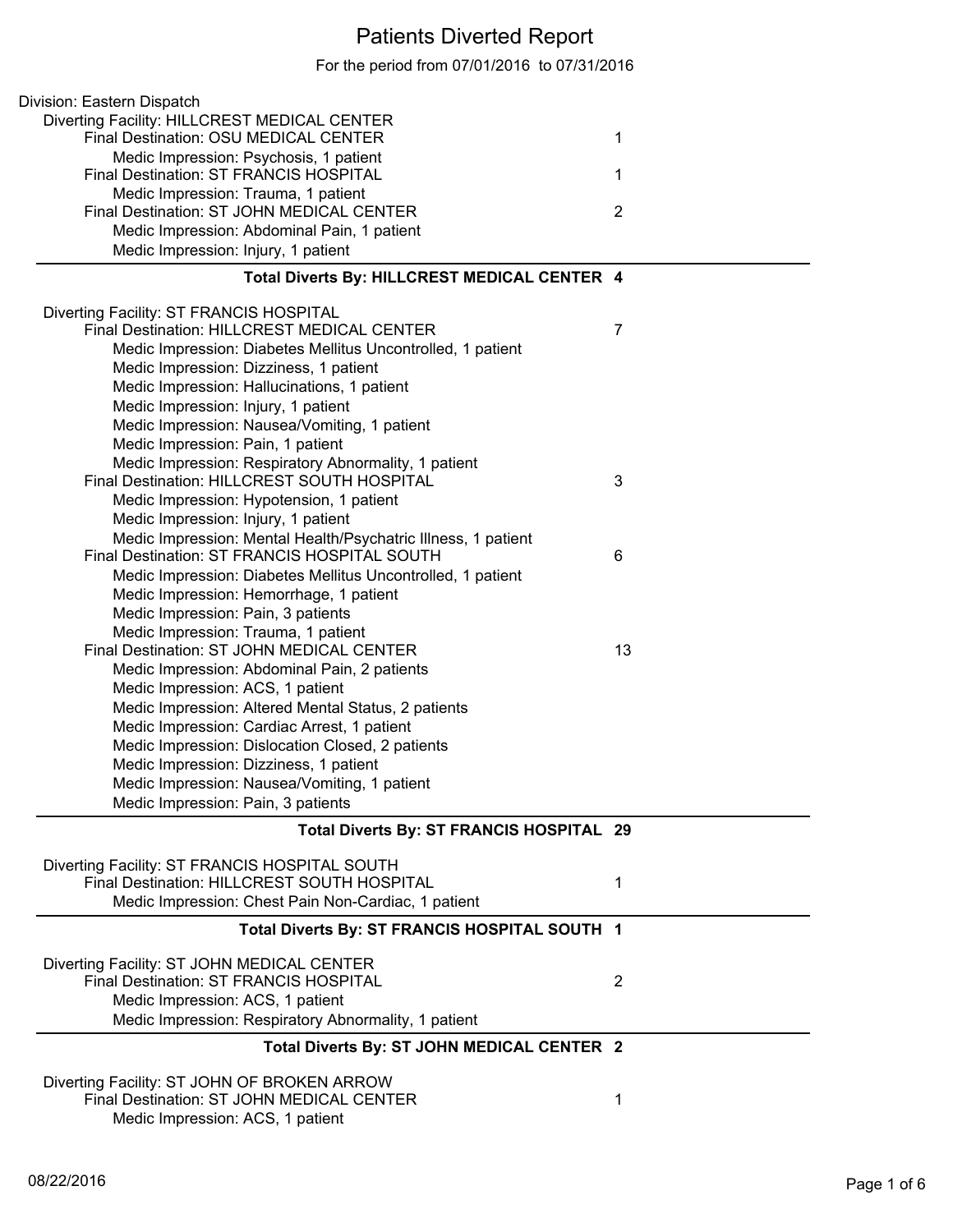**Total Diverts By: ST JOHN OF BROKEN ARROW 1**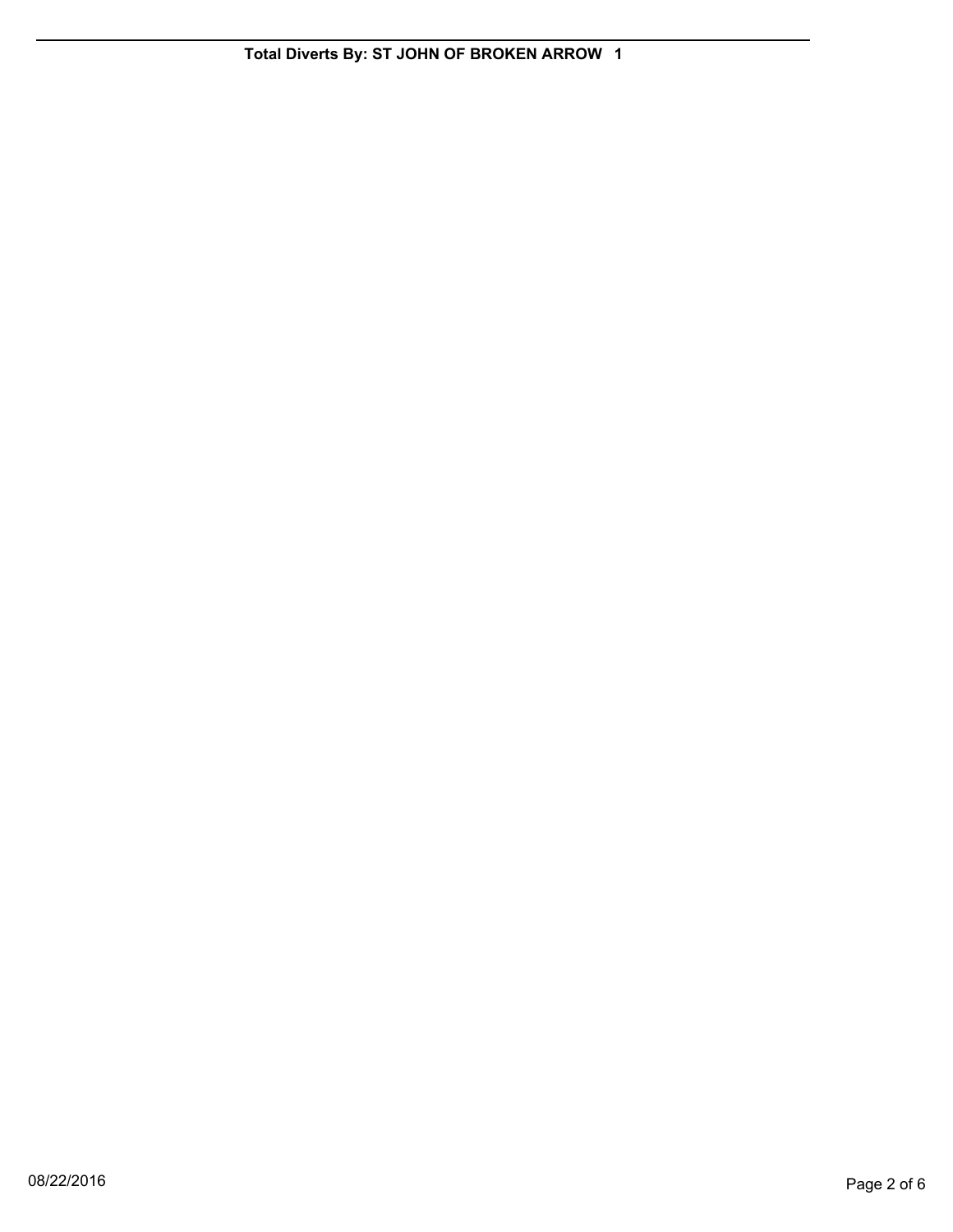| Division: Western Dispatch                                                                              |   |
|---------------------------------------------------------------------------------------------------------|---|
| Diverting Facility: AAR WILL ROGERS AIRPORT                                                             |   |
| Final Destination: SOUTHWEST INTEGRIS MEDICAL CEN                                                       | 1 |
| Medic Impression: Chest Pain Non-Cardiac, 1 patient                                                     |   |
| Total Diverts By: AAR WILL ROGERS AIRPORT 1                                                             |   |
|                                                                                                         |   |
| Diverting Facility: ALLIANCE HEALTH - MIDWEST                                                           |   |
| Final Destination: SOUTHWEST INTEGRIS MEDICAL CEN                                                       | 3 |
| Medic Impression: Abdominal Pain, 1 patient                                                             |   |
| Medic Impression: Altered Mental Status, 1 patient                                                      |   |
| Medic Impression: Trauma, 1 patient                                                                     |   |
| Final Destination: ST. ANTHONY HEALTHPLEX EAST                                                          | 1 |
| Medic Impression: Pain, 1 patient                                                                       |   |
| Total Diverts By: ALLIANCE HEALTH - MIDWEST 4                                                           |   |
|                                                                                                         |   |
| Diverting Facility: BAPTIST INTEGRIS MEDICAL CENTER                                                     |   |
| Final Destination: ALLIANCEHEALTH - DEACONESS                                                           | 8 |
| Medic Impression: Altered Mental Status, 2 patients                                                     |   |
| Medic Impression: Backache, 1 patient                                                                   |   |
| Medic Impression: Chest Pain Non-Cardiac, 1 patient                                                     |   |
| Medic Impression: Dizziness, 1 patient                                                                  |   |
| Medic Impression: Pain, 2 patients                                                                      |   |
| Medic Impression: Trauma, 1 patient                                                                     |   |
| Final Destination: BAPTIST INTEGRIS MEDICAL CENTER                                                      | 1 |
| Medic Impression: Syncope, 1 patient                                                                    |   |
| Final Destination: CANADIAN VALLEY INTEGRIS REGNL                                                       | 1 |
|                                                                                                         |   |
| Medic Impression: Mental Health/Psychatric Illness, 1 patient<br>Final Destination: MERCY HEALTH CENTER | 2 |
|                                                                                                         |   |
| Medic Impression: Pain, 1 patient                                                                       |   |
| Medic Impression: Syncope, 1 patient                                                                    |   |
| Final Destination: PRESBYTERIAN TOWER-OU MEDICAL                                                        | 1 |
| Medic Impression: Injury, 1 patient                                                                     |   |
| Final Destination: SOUTHWEST INTEGRIS MEDICAL CEN                                                       | 3 |
| Medic Impression: ACS, 1 patient                                                                        |   |
| Medic Impression: Diabetes Mellitus Controlled, 1 patient                                               |   |
| Medic Impression: Pain, 1 patient                                                                       |   |
| Final Destination: ST ANTHONYS HOSPITAL                                                                 | 4 |
| Medic Impression: Alcohol Abuse, 1 patient                                                              |   |
| Medic Impression: Altered Mental Status, 1 patient                                                      |   |
| Medic Impression: Hypertension, 1 patient                                                               |   |
| Medic Impression: Pain, 1 patient                                                                       |   |
| Final Destination: WOMEN AND CHILDREN'S AT OU MED CENTER                                                | 2 |
| Medic Impression: Syncope, 1 patient                                                                    |   |
| Medic Impression: Trauma, 1 patient                                                                     |   |
| Total Diverts By: BAPTIST INTEGRIS MEDICAL CENTER 22                                                    |   |
| Diverting Facility: CANADIAN VALLEY INTEGRIS REGNL                                                      |   |
| Final Destination: OKLAHOMA HEART HOSPITAL                                                              | 1 |
| Medic Impression: Chest Pain Non-Cardiac, 1 patient                                                     |   |
|                                                                                                         |   |
| Total Diverts By: CANADIAN VALLEY INTEGRIS REGNL 1                                                      |   |
| Diverting Facility: MCBRIDE CLINIC ORTHOPEDIC HOSPITAL                                                  |   |
| Final Destination: ST ANTHONYS HOSPITAL                                                                 | 1 |
| Medic Impression: Hemorrhage Of Gastrointestinal Tract, 1 patient                                       |   |
|                                                                                                         |   |
| Total Diverts By: MCBRIDE CLINIC ORTHOPEDIC HOSPITAL 1                                                  |   |
| Diverting Facility: MERCY HEALTH CENTER                                                                 |   |
| Final Destination: ALLIANCEHEALTH - DEACONESS                                                           | 1 |
| Medic Impression: Abdominal Pain, 1 patient                                                             |   |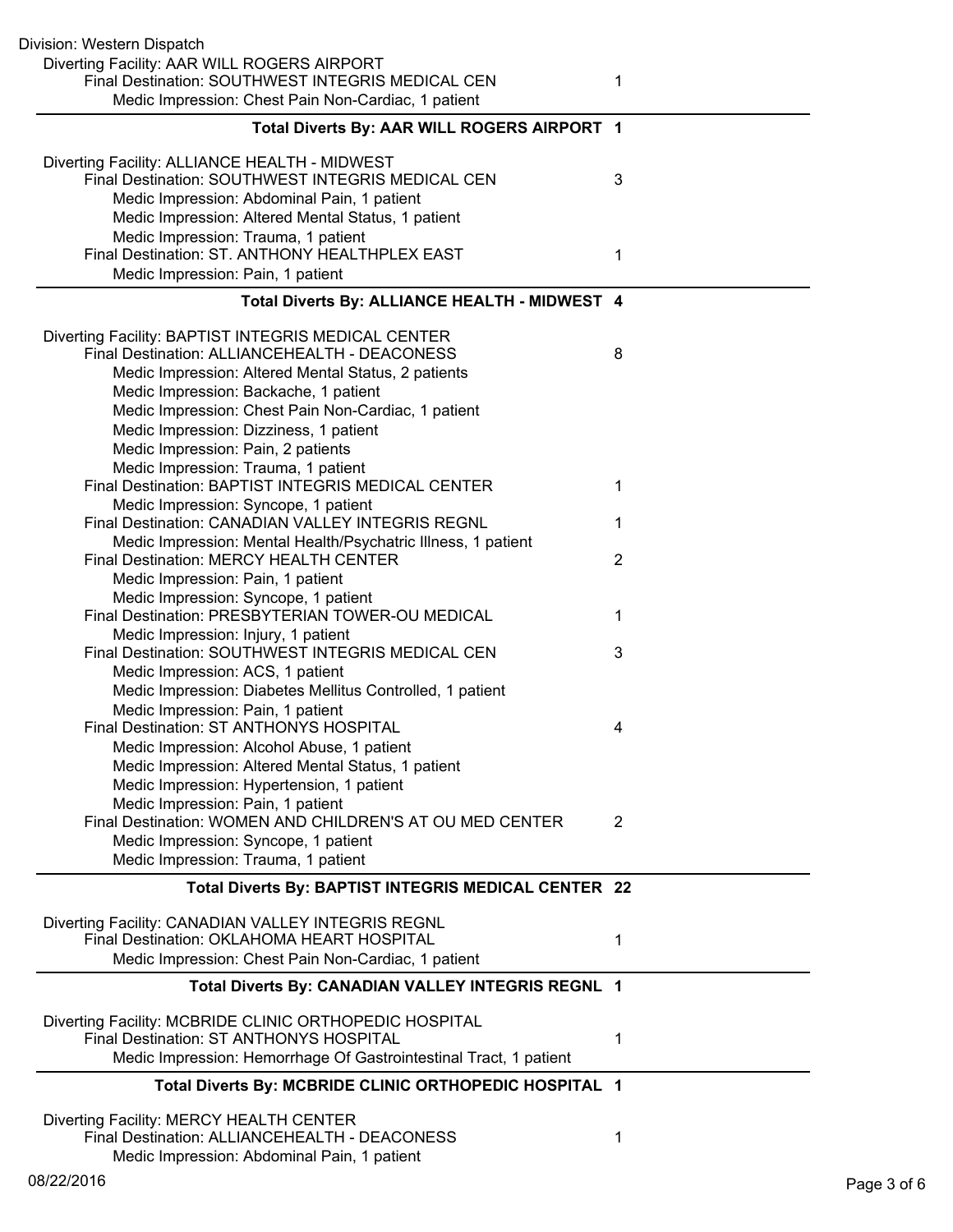| Final Destination: BAPTIST INTEGRIS MEDICAL CENTER                                                      | 3              |
|---------------------------------------------------------------------------------------------------------|----------------|
| Medic Impression: Dizziness, 1 patient                                                                  |                |
| Medic Impression: Drug Intoxication, 1 patient                                                          |                |
| Medic Impression: Pain, 1 patient                                                                       |                |
| Final Destination: BETHANY BEHAVIORAL HEALTH<br>Medic Impression: Altered Mental Status, 1 patient      | 1              |
| Final Destination: INTEGRIS MEDICAL CENTER - EDMOND                                                     |                |
| Medic Impression: Syncope, 1 patient                                                                    |                |
| Final Destination: MERCY HEALTH CENTER                                                                  | 1              |
| Medic Impression: Injury, 1 patient                                                                     |                |
| Final Destination: OKLAHOMA HEART HOSPITAL                                                              | 3              |
| Medic Impression: Pain, 2 patients                                                                      |                |
| Medic Impression: Syncope, 1 patient                                                                    |                |
| Final Destination: OU MEDICAL CENTER EDMOND                                                             | 1              |
| Medic Impression: Abdominal Pain, 1 patient<br>Final Destination: ST ANTHONYS HOSPITAL                  | 1              |
| Medic Impression: Altered Mental Status, 1 patient                                                      |                |
|                                                                                                         |                |
| Total Diverts By: MERCY HEALTH CENTER 12                                                                |                |
| Diverting Facility: NORMAN REGIONAL HEALTHPLEX                                                          |                |
| Final Destination: NORMAN REGIONAL HOSPITAL                                                             | $\overline{2}$ |
| Medic Impression: Abdominal Pain, 1 patient                                                             |                |
| Medic Impression: Dizziness, 1 patient                                                                  |                |
| Total Diverts By: NORMAN REGIONAL HEALTHPLEX 2                                                          |                |
|                                                                                                         |                |
| Diverting Facility: OKLAHOMA CITY VA HOSPITAL                                                           |                |
| Final Destination: ALLIANCE HEALTH - MIDWEST                                                            | 1              |
| Medic Impression: Trauma, 1 patient<br>Final Destination: ALLIANCEHEALTH - DEACONESS                    | 1              |
| Medic Impression: Pain, 1 patient                                                                       |                |
| Final Destination: BAPTIST INTEGRIS MEDICAL CENTER                                                      | 3              |
| Medic Impression: Abdominal Pain, 3 patients                                                            |                |
| Final Destination: MERCY HEALTH CENTER                                                                  | $\overline{2}$ |
| Medic Impression: Altered Mental Status, 1 patient                                                      |                |
| Medic Impression: Wound, Disruption, 1 patient                                                          |                |
| Final Destination: OKLAHOMA CITY VA HOSPITAL                                                            | 1              |
| Medic Impression: Swelling Of Limb, 1 patient                                                           |                |
| Final Destination: OKLAHOMA HEART HOSPITAL<br>Medic Impression: ACS, 1 patient                          |                |
| Final Destination: SOUTHWEST INTEGRIS MEDICAL CEN                                                       |                |
| Medic Impression: Pain, 1 patient                                                                       |                |
| Final Destination: ST ANTHONYS HOSPITAL                                                                 | 1              |
| Medic Impression: Pain, 1 patient                                                                       |                |
| Total Diverts By: OKLAHOMA CITY VA HOSPITAL 11                                                          |                |
|                                                                                                         |                |
| Diverting Facility: OKLAHOMA HEART HOSPITAL                                                             |                |
| Final Destination: BAPTIST INTEGRIS MEDICAL CENTER                                                      | 1              |
| Medic Impression: Altered Mental Status, 1 patient<br>Final Destination: CANADIAN VALLEY INTEGRIS REGNL |                |
| Medic Impression: Pain, 1 patient                                                                       | 1              |
| Final Destination: MERCY HEALTH CENTER                                                                  | 3              |
| Medic Impression: Abdominal Pain, 1 patient                                                             |                |
| Medic Impression: Pain, 1 patient                                                                       |                |
| Medic Impression: Syncope, 1 patient                                                                    |                |
| Total Diverts By: OKLAHOMA HEART HOSPITAL 5                                                             |                |
|                                                                                                         |                |
| Diverting Facility: OKLAHOMA HEART HOSPITAL SOUTH<br>Final Destination: OKLAHOMA CITY VA HOSPITAL       | 1              |
| Medic Impression: Pain, 1 patient                                                                       |                |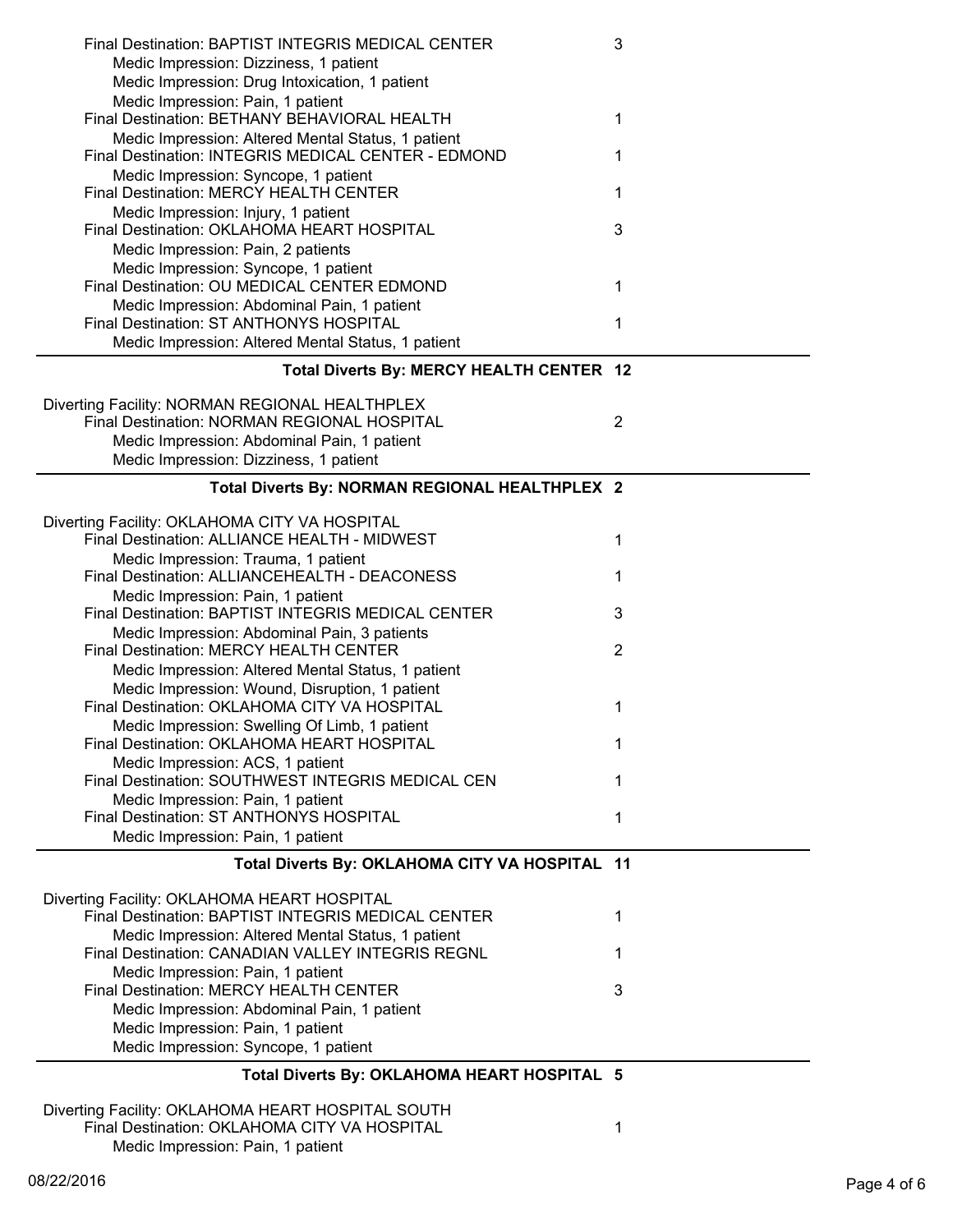| Final Destination: OKLAHOMA HEART HOSPITAL                                                          | 1              |
|-----------------------------------------------------------------------------------------------------|----------------|
| Medic Impression: Chest Pain Non-Cardiac, 1 patient                                                 |                |
| Final Destination: SOUTHWEST INTEGRIS MEDICAL CEN                                                   | $\overline{2}$ |
| Medic Impression: ACS, 1 patient<br>Medic Impression: Altered Mental Status, 1 patient              |                |
|                                                                                                     |                |
| Total Diverts By: OKLAHOMA HEART HOSPITAL SOUTH 4                                                   |                |
| Diverting Facility: OU MEDICAL CENTER EDMOND                                                        |                |
| Final Destination: INTEGRIS MEDICAL CENTER - EDMOND                                                 | 1              |
| Medic Impression: Pain, 1 patient                                                                   |                |
| Final Destination: MERCY HEALTH CENTER                                                              | 1              |
| Medic Impression: Respiratory Abnormality, 1 patient                                                |                |
| Total Diverts By: OU MEDICAL CENTER EDMOND 2                                                        |                |
| Diverting Facility: PRESBYTERIAN TOWER-OU MEDICAL                                                   |                |
| Final Destination: ALLIANCE HEALTH - MIDWEST                                                        | 1              |
| Medic Impression: Hemorrhage, 1 patient                                                             |                |
| Final Destination: ALLIANCEHEALTH - DEACONESS                                                       | 1              |
| Medic Impression: Altered Mental Status, 1 patient                                                  |                |
| Final Destination: BAPTIST INTEGRIS MEDICAL CENTER                                                  | 2              |
| Medic Impression: Altered Mental Status, 1 patient                                                  |                |
| Medic Impression: Backache, 1 patient<br>Final Destination: CANADIAN VALLEY INTEGRIS REGNL          |                |
| Medic Impression: Altered Mental Status, 1 patient                                                  | 1              |
| Final Destination: OKLAHOMA CITY VA HOSPITAL                                                        | 1              |
| Medic Impression: Angina, 1 patient                                                                 |                |
| Final Destination: OKLAHOMA HEART HOSPITAL SOUTH                                                    | 1              |
| Medic Impression: Pain, 1 patient                                                                   |                |
| Final Destination: OU MEDICAL CENTER EDMOND                                                         | 8              |
| Medic Impression: Alcohol Abuse, 1 patient                                                          |                |
| Medic Impression: Altered Mental Status, 2 patients                                                 |                |
| Medic Impression: Pain, 1 patient                                                                   |                |
| Medic Impression: Respiratory Abnormality, 1 patient                                                |                |
| Medic Impression: Seizures, 1 patient                                                               |                |
| Medic Impression: Trauma, 1 patient                                                                 |                |
| Medic Impression: Wound, Disruption, 1 patient<br>Final Destination: SOUTHWEST INTEGRIS MEDICAL CEN |                |
| Medic Impression: Abdominal Pain, 1 patient                                                         | 6              |
| Medic Impression: Alcohol Abuse, 1 patient                                                          |                |
| Medic Impression: Altered Mental Status, 1 patient                                                  |                |
| Medic Impression: Pain, 3 patients                                                                  |                |
| Final Destination: ST ANTHONYS HOSPITAL                                                             | 18             |
| Medic Impression: ACS, 1 patient                                                                    |                |
| Medic Impression: Alcohol Abuse, 1 patient                                                          |                |
| Medic Impression: Altered Mental Status, 2 patients                                                 |                |
| Medic Impression: Chronic Airway Obstruction, 1 patient                                             |                |
| Medic Impression: Drug Intoxication, 1 patient                                                      |                |
| Medic Impression: Fever, 1 patient                                                                  |                |
| Medic Impression: Pain, 4 patients                                                                  |                |
| Medic Impression: Respiratory Abnormality, 3 patients                                               |                |
| Medic Impression: Seizures, 1 patient                                                               |                |
| Medic Impression: Trauma, 3 patients                                                                |                |
| Total Diverts By: PRESBYTERIAN TOWER-OU MEDICAL 39                                                  |                |
| Diverting Facility: SOUTHWEST INTEGRIS MEDICAL CEN                                                  |                |
| Final Destination: ALLIANCEHEALTH - DEACONESS                                                       | 1              |
| Medic Impression: Syncope, 1 patient                                                                |                |
| Final Destination: BAPTIST INTEGRIS MEDICAL CENTER                                                  | 5              |
| Medic Impression: Altered Mental Status, 1 patient                                                  |                |